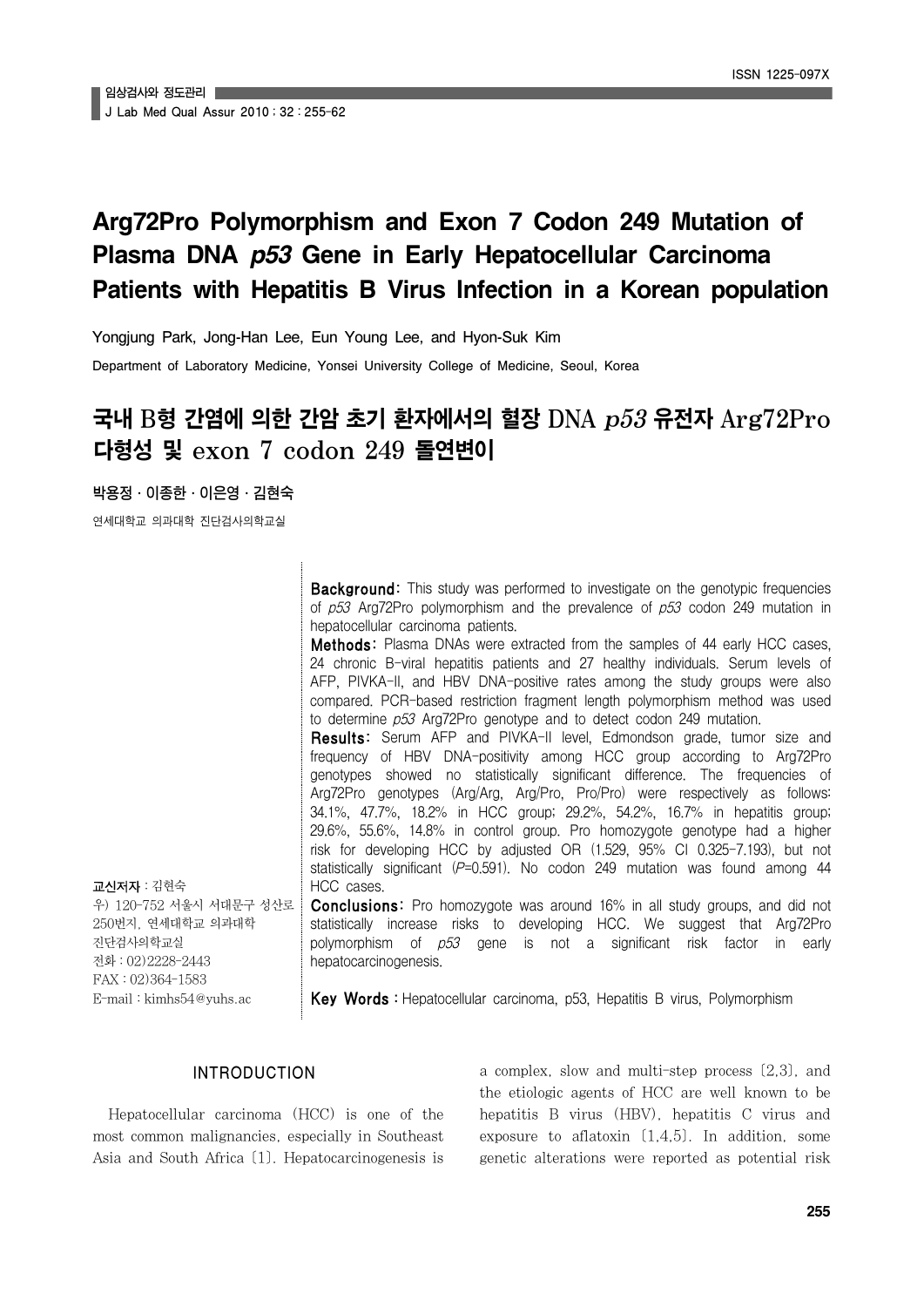factors for HCC, and mutations or polymorphisms of p53 gene are one of the frequent genetic alterations accompanied with HCC [3]. p53 gene alterations were also investigated in some other human malignancies, and were associated with invasiveness, recurrence of cancer, or susceptibility to develop cancer in some studies [6-16]. However, the role of p53 polymorphisms in human carcinogenesis is still unclear and even controversial in other study [17].

In the case of HCC, some 'hot spots' including exon 7 codon 249 mutation (Arg to Ser) and exon 4 codon 72 polymorphism (Arg72Pro) of p53 gene were reported as risk factors for developing HCC  $[18-29]$ . Furthermore,  $p53$  codon 249 mutation was reported to be associated with aflatoxin exposure [30-33], and incidences of mutation were reported to be variable according to the racial or geographic differences [18,20,26,27,34-39].

In this study, we investigated on the genotypic frequencies of p53 Arg72Pro polymorphism and the prevalence of p53 codon 249 mutation in early HCC patients to evaluate the role of  $p53$  gene alterations in hepatocarcinogenesis.

## MATERIALS AND METHODS

#### 1. Subjects and specimens

Blood samples from 44 early HCC patients with HBV infection who underwent hepatectomy (HCC group), 24 chronic B-viral hepatitis patients (hepatitis group) and 27 young healthy volunteers (control group) were collected. All patients in HCC and hepatitis groups were HBsAg-positive.

Individuals in the control group were tested for complete blood counts, routine chemistries, liver enzymes and hepatitis viral markers, and no abnormal laboratory finding and past medical history were observed. Serum levels of alpha-fetoprotein (AFP) and protein induced by vitamin K absence or antagonist-II (PIVKA-II), and HBV DNA-positive rates in HCC and hepatitis groups were also evaluated. AFP levels were measured by using the UniCel DxI 800 Access Immunoassay system with Access AFP assay kits (Beckman Coulter GmbH, Krefeld, Germany). PIVKA-II concentrations were determined using Haicatch PIVKA-II enzyme-linked immunosorbent assay kits (Sanko Junyaku Co., Tokyo, Japan). HBV DNA was detected with Cobas Amplicor HCV monitor 2.0 assay (Roche Molecular Systems, Inc., Pleasanton, CA, USA). Edmondson grades and tumor sizes as the widest diameter in HCC group were analyzed by pathologist with liver tissues collected after hepatectomy.

## 2. Plasma DNA extraction

Plasma derived from blood samples anticoagulated with EDTA were processed immediately after collection and stored at -70℃ until used for DNA extraction. Cell-free DNA was extracted from 140 μL of plasma using QIAcube with QIAamp viral RNA Mini Kit (QIAGEN GmbH, Hilden, Germany) which contains carrier RNA for enhancing DNA extraction yield.

3. Genotyping of p53 Arg72Pro polymorphism The genotypes of Arg72Pro were determined by

| Variable                                | HCC                                     | <b>Hepatitis</b>                  | Control                       | $P$ -value        |                 |
|-----------------------------------------|-----------------------------------------|-----------------------------------|-------------------------------|-------------------|-----------------|
|                                         | $(N = 44)$                              | $(N = 24)$                        | $(N=27)$                      | HCC vs. hepatitis | HCC vs. control |
| Age (years)*                            | $55.3 \pm 10.6$<br>$(26 - 72)$          | $46.9 \pm 93.8$<br>$(24 - 62)$    | $25.3 \pm 1.3$<br>$(22 - 28)$ | 0.0023            | (0.0001)        |
| Sex<br>(Male/Female, N)                 | 33/11                                   | 15/9                              | 21/6                          | 0.2797            | 0.7900          |
| $AFP$ ( $ U/mL$ )*                      | $3813.1 \pm 8893.6$<br>$(1.38 - 34089)$ | $5.8 \pm 5.0$<br>$(1.12 - 17.79)$ | NT                            | 0.0069            |                 |
| HBV DNA positive,<br>N/total tested (%) | 10/36 (27.8)                            | 18/24(75.0)                       | ΝT                            | 0.0003            |                 |

Table 1. Characteristics of study groups

\* Data are shown as 'mean ± SD (min - max)'.

All patients of HCC and hepatitis groups are HBsAg-positive and all individuals of control groups are HBsAg-negative. Abbreviations: HCC, hepatocellular carcinoma; NT, not tested.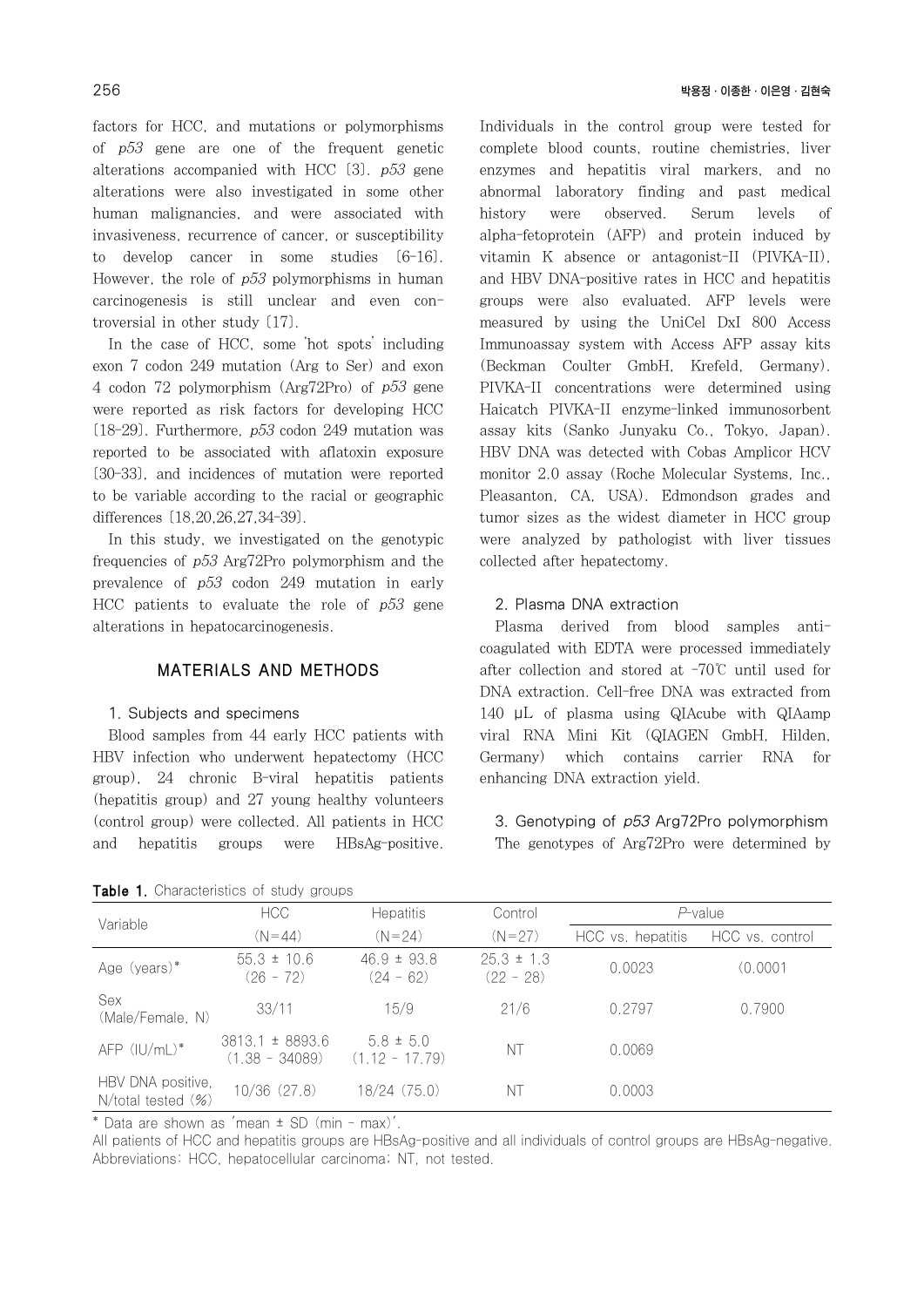**Table 2.** Characteristics of genotypic groups of p53 Arg72Pro in the HCC patients

| Variable                                       | Arg/Arg                                  | Arg/Pro                                         | Pro/Pro                                       | P-value <sup>T</sup> |
|------------------------------------------------|------------------------------------------|-------------------------------------------------|-----------------------------------------------|----------------------|
| $AFP$ ( $ U/mL$ )*                             | $2738.7 \pm 8141.2$<br>$(4.0 - 30676.8)$ | $5430.7 \pm 10665.4$<br>$(3.1 - 34089)$         | $1581.1 \pm 3507.1$<br>$(1.4 - 10165.8)$      | 0.5030               |
| $PIVKA-II$ (m $AU/mL$ )*                       | $423.4 \pm 590.2$<br>$(20 - 2000)$       | $327.2 \pm 595.5$<br>$(11 - \frac{2000}{2000})$ | $600.5 \pm 845.1$<br>$(15 - \frac{2000}{ } )$ | 0.0974               |
| Edmondson grade*                               | $1.90 \pm 0.54$<br>$(  -    )$           | $2.14 \pm 0.50$<br>$(  -    )$                  | $2.43 \pm 0.53$<br>$(   -   )$                | 0.0899               |
| Tumor size (mm)*                               | $41.3 \pm 21.2$<br>$(16 - 95)$           | $406 \pm 229$<br>$(10 - 80)$                    | $59.3 \pm 28.1$<br>$(35 - 114)$               | 0.2412               |
| HBV DNA positive,<br>$N/$ total tested $(\% )$ | 4/10(40.0)                               | 5/19(26.3)                                      | 1/7(14.3)                                     | 0.4244               |

\* Data are shown as 'mean ± SD (min - max)'.

<sup>†</sup> P-values were calculated by ANOVA tests.

Table 3. Genotypic frequencies of p53 Arg72Pro

|                               | <b>HCC</b><br>$(N = 44)$ | <b>Hepatitis</b><br>$(N = 24)$ | Control<br>$(N = 27)$ | Crude OR <sup>'</sup>      |                             |                                               | Adjusted OR <sup>*.†</sup> |
|-------------------------------|--------------------------|--------------------------------|-----------------------|----------------------------|-----------------------------|-----------------------------------------------|----------------------------|
| Genotype                      |                          |                                |                       | HCC vs.<br>non-HCC         | HCC vs.<br><b>Hepatitis</b> | HCC vs.<br>Control                            | HCC vs.<br>non-HCC         |
| Arg/Arg,<br>N(%)              | 15 (34.1)                | 7(29.2)                        | 8(29.6)               |                            |                             |                                               |                            |
| Arg/Pro,<br>$\overline{N}(%)$ | 21(47.7)                 | 13 (54.2)                      | 15 (55.6)             | 1.008<br>$(0.299 - 3.398)$ | 0.892                       | 0.098<br>$(0.258 - 3.083)$ $(0.000 - 32.762)$ | 1.008<br>$(0.299 - 3.398)$ |
| Pro/Pro.<br>N(%)              | 8 (18.2)                 | 4(16.7)                        | 4(14.8)               | 1.237<br>$(0.570 - 2.682)$ | 1.065                       | 0.634<br>$(0.481 - 2.360)$ $(0.009 - 45.075)$ | 1.529<br>$(0.325 - 7.193)$ |

\* Data are shown as 'OR (95% confidence interval)'.

† Adjusted for age and sex.

Abbreviations: HCC, hepatocellular carcinoma; OR, odds ratio.

PCR-based restriction fragment length polymorphism (RFLP) method. Specific primers for PCR amplification of p53 gene exon4 were used (forward: 5'-TTGCCGTCCCAAGCAATGGATGA-3', reverse: 5'-TCTGGGAAGGGACAGAAGATGAC-3'). PC R thermo-cycling condition was 5 min at 94℃, followed by 40 cycles of 94℃ for 30 sec, 60℃ for 40 sec, 72℃ for 40 sec, and with a final extension at 72℃ for 7 min. 20 μL of the reaction mixture included 6 μL of extracted DNA, each 1 μL of forward and reverse primers, 1.3 μL of form amide, and distilled water. 6-μL aliquots of PCR products were electrophoresed on 2% agarose gel for 25 min at 110 V to confirm the amplification of the target gene and the product DNA size was 199 bp. Each 14 μL of remaining PCR products was digested with enzyme BstUI (New England BioLabs, Ipswich, MA, USA) at 37℃ for 2 hours and digested products were electrophoresed on 2% agarose gel for 30 min. Homozygotes for Pro were determined by the single 199 bp non-digested

band, whereas homozygotes for Arg were represented by 113 and 86 bp sized bands. Heterozygote genotype was identified by representing combined pattern bands (86, 113 and 199 bp) (Fig. 1).

#### 4. p53 codon 249 mutation detection

p53 codon 249 mutation analysis was performed using PCR-based RFLP method. Primers for p53 gene exon 7 were as follows; forward: 5'-CTTGCCACAGGTCTCCCCAA-3', reverse: 5'-AGGGG TCAGCGGCAAGCAGA-3'. Reaction condition was 5 min at 94℃, followed by 40 cycles of 94℃ for 30 sec, 58℃ for 30 sec, 72℃ for 30 sec, and with a final extension at 72℃ for 10 min. Target DNA amplification was confirmed as follows; 8-μL aliquot of the PCR product from 20-μL reaction mixture was loaded on 2% agarose gel to electrophorese for 25 min at 110 V. Remaining PCR products were digested with HaeIII for overnight at 37℃ and electrophoresed for 25 min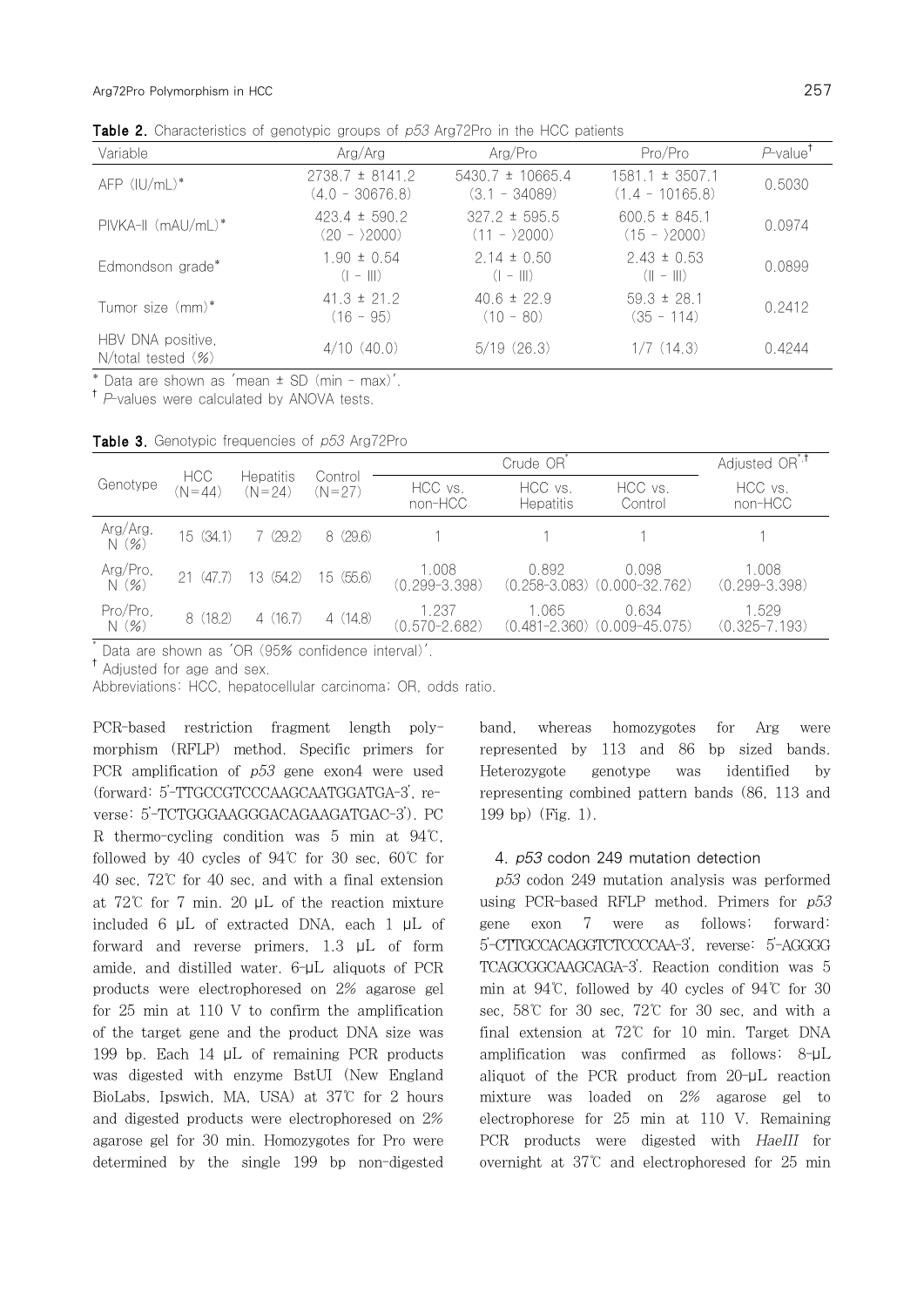

Fig. 1. Agarose gel electrophoresis of P53 Arg72Pro region PCR products. (a) Undigested PCR products with 199 bp in size, (b) PCR products digested with BstUI, 1: Arg/Arg homozygote, 2: Pro/Pro homozygote, 3: Arg/Pro heterozygote.



Fig. 2. Agarose gel electrophoresis of P53 exon 7 codon 249 region PCR products. (a) Undigested PCR products with 254 bp in size, (b) PCR products digested with HaeIII, all PCR products were cleaved to 92 and 66 bp fragments.

at 110 V. Non mutated codon 249 caused cleavage of 254-bp sized bands to 66 and 92 bp (Fig. 2). If there is AGG to AGT mutation at codon 249, uncleaved 158 bp fragment would be displayed.

#### 5. Statistical analysis

Characteristics of study groups were compared with T-test (for continuous variables) or chi-squired test (for categorical variables). ANOVA test was performed to compare genotypic differences of p53 Arg72Pro polymorphism among HCC group. Odds ratios (OR) for HCC and 95%

confidence intervals (CI) were calculated using logistic regression with univariate and multivariate analysis, and age and sex were included as covariates for multivariate analysis. All statistical analyses were performed using SPSS 12.0 software (SPSS, Chicago, IL, USA), and a P-value less than 0.05 was considered as statistically significant.

#### RESULTS

There were 44 HCC and 51 non-HCC cases (24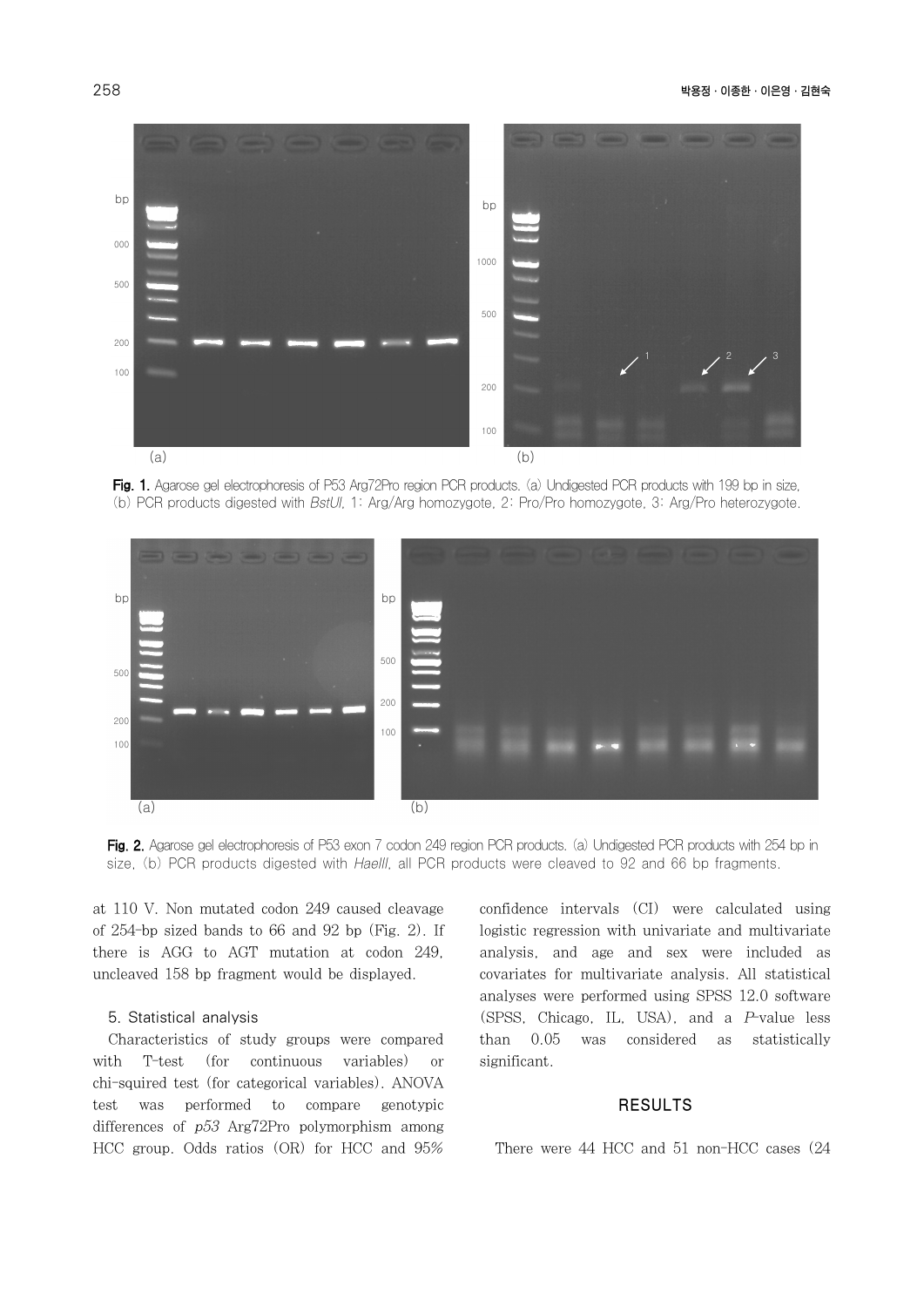hepatitis and 27 healthy control cases) in this study. Characteristics including age, sex, serum AFP level, HBV DNA positivity of study groups are shown in Table 1. The age (mean  $\pm$  SD) of HCC, hepatitis and control groups were  $55.3 \pm 1$ 10.6,  $46.9 \pm 93.8$ ,  $25.3 \pm 1.3$  years respectively. and they were significantly different (HCC vs. hepatitis,  $P=0.0023$ ; HCC vs. control,  $P(0.0001)$ . Serum AFP level of HCC group was higher than that of hepatitis group  $(P=0.0069)$  and the frequency of HBV DNA-positivity in the hepatitis group was higher than that in the HCC group  $(P=0.0003)$ .

For the HCC group, serum AFP and PIVKA-II level, Edmondson grade, tumor size and frequency of HBV DNA-positivity among groups according to genotypes of Arg72Pro polymorphism are shown in Table 2, and no statistically significant difference between Arg72Pro genotypes was found.

Genotypic frequencies of p53 Arg72Pro, OR and 95% CI for HCC are shown in Table 3. The frequencies of Arg72Pro genotypes were as follows: Arg/Arg 34.1%, Arg/Pro 47.7%, Pro/Pro 18.2% in HCC group; Arg/Arg 29.2%, Arg/Pro 54.2%, Pro/Pro 16.7% in hepatitis group; Arg/Arg 29.6%, Arg/Pro 55.6%, Pro/Pro 14.8% in control group. Pro homozygote genotype had a higher risk for HCC by crude OR (1.237, 95% CI 0.570-2.682) and adjusted OR (1.529, 95% CI 0.325-7.193) when HCC group was compared to non-HCC group, but no statistical significance was revealed  $(P=0.591$  for crude and adjusted OR).

PCR-based RFLP method was used to detect p53 exon 7 codon 249 mutation, and among 44 HCC cases, no mutated exon 7 codon 249 was detected (Fig. 2).

#### **DISCUSSION**

Hepatocarcinogenesis is a slow and complex process with multi-step stages and various risk factors including HBV, HCV infection, alcohol drinking, aflatoxin exposure, familial history and various genetic background [2,3]. Advances in molecular techniques have been made to reveal the carcinogenetic processes of some human malignancies, but genetic or epigenetic factors for developing HCC are still unclear. p53 gene is one of well-studied tumor suppressor genes.

HCC is the third most frequent malignancy in Korean male population, and the incidence rate of HCC in Korea is about 50 cases/100,000 person/year. HBV infection is more prevalent in Korea compared to western countries. From these backgrounds, we investigated the frequency or prevalence of p53 gene alterations in Korean population with early HCC or B viral hepatitis, or in good health.

Regarding Arg72Pro polymorphisms of p53 gene in HCC patients, some previous studies suggested that Pro homozygotes had higher relative risk of HCC than Arg homozygotes, and they reported the frequencies of Pro homozygotes as around 18% to 52% in HCC cases and 12% to 44% in control cases  $(21,23,40)$ . In our study, the frequencies of Pro homozygote were around 16% in HCC, hepatitis and control groups, which are lower than those in other studies, and there was no statistically significant increase of risk to developing HCC in Pro homozygote cases compared to Arg homozygote cases.

We limited HCC cases as patients with hepatitis B virus infections and as who underwent hepatectomy, which means the patients were operable and in the early stage of cancer, to evaluate the role of Arg72Pro polymorphism of p53 gene in early HCC cases. According to another study on the same polymorphism in HCC cases, no correlation between HCC and the Arg72Pro genotypes was found when comparing the HBsAgpositive HCC subgroup to control [19]. Although not regarding HCC, some studies concluded that there was no evidence of association between the Arg72Pro polymorphism and increased risk to develop cancer [14,17].

The frequencies of Arg72Pro genotypes in our study were different to those of other studies, and this could imply that there are racial or geographical variations in Arg72Pro polymorphism, and our study results support that there may be no or little role of this polymorphism in early hepatocarcinogenesis.

In addition to Arg72Pro polymorphism of  $p53$ gene, we investigated the prevalence of  $p53$  exon 7 codon 249 mutation in early HCC patients. As previously mentioned, the prevalence of codon 249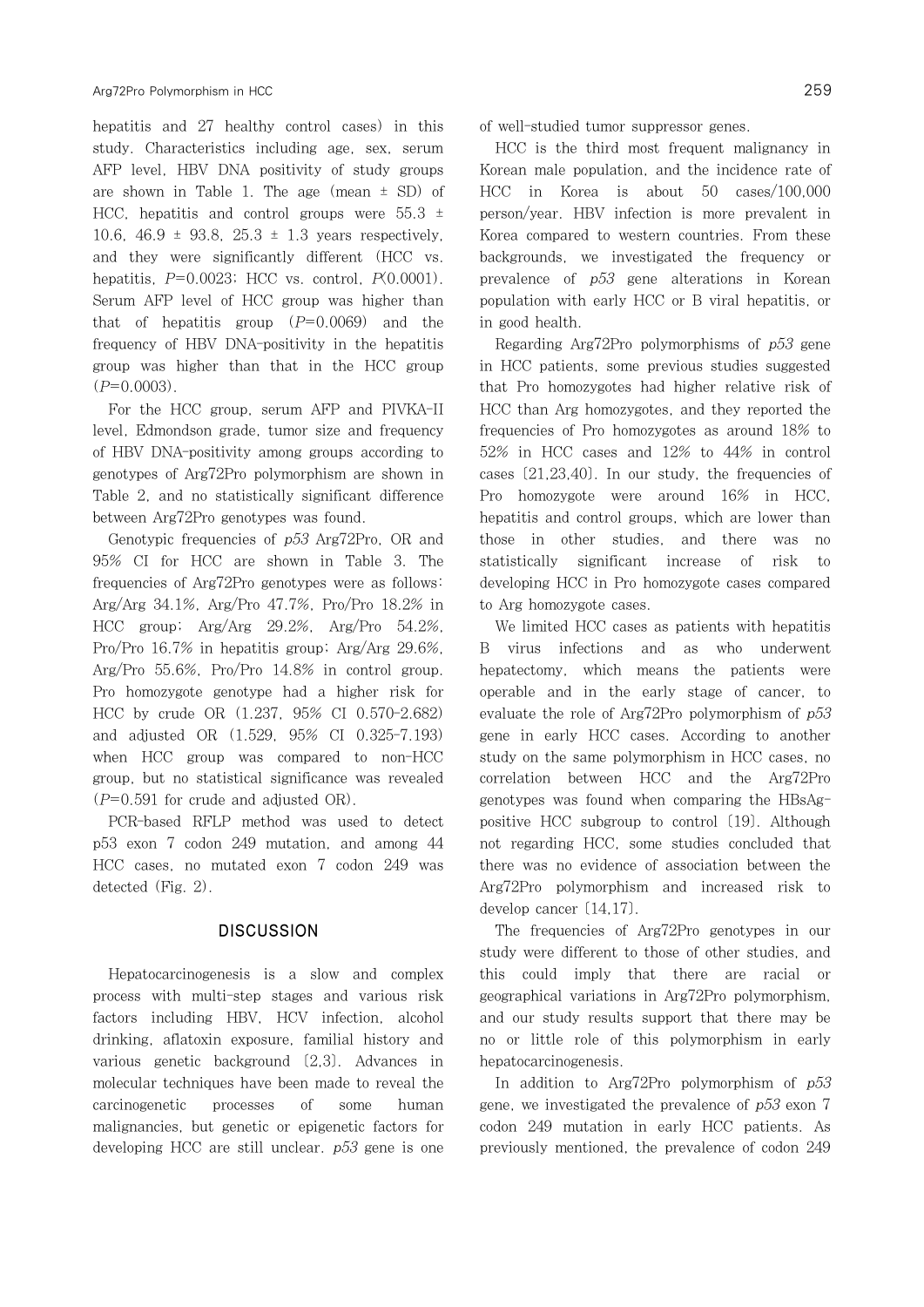mutation was reported to be variable and was known to be associated with aflatoxin exposure. We found no mutated gene among 44 HCC cases and this result is similar with those investigated by Shi et al., and low codon 249 mutation frequency was also reported by another investigators [38,39]. Consequently, our result suggests low aflatoxin exposure in Korean population.

On the other hand, the number of subjects enrolled in this study was restricted, and this could cause a limited statistical power. Beta-statistical errors, which mean errors causing to interpret actually significant results as non-significant, are generally related to the limited number of study subjects. Therefore, further studies with larger populations would help to define the exact status and nature of polymorphisms in our study.

There is no single main genetic risk factor for HCC proven up to now, and  $p53$  gene alteration may play important roles in hepatocarcinogenesis. However, the p53 alterations investigated in our study were not significantly associated with early hepatocarcinogenesis. Racial and geographical differences of populations should be also considered in further researches for proving the mechanisms of hepatocarcinogenesis.

## 요 약

배경: 본 연구는 간암 초기 환자에서의 p53 유전자 Arg72Pro 다형성 및 codon 249 돌연변이의 빈도를 조사하 여 간암 발생과 이들 유전자 변이의 관계를 규명하고자 하 였다.

방법: 44명의 초기 간암, 24명의 만성 B형 간염, 27명의 건강인으로부터 혈액을 채취하여 혈장 유리 DNA를 추출하 였다. 혈청 내 AFP, PIVKA-II, HBV DNA를 측정하여 각 군별로 비교하였다. 제한절편길이다형성분석(RFLP)을 통하 여 p53 Arg72Pro 유전형과 exon 7 codon 249 돌연변이를 검출하였다.

결과: 간암 환자에서 Arg72Pro 유전형에 따른 혈청 내 AFP, PIVKA-II 농도, 간암의 크기와 Edmondson 등급 및 HBV DNA 양성률은 통계적으로 차이가 없었다. Arg72Pro 유전형(Arg/Arg, Arg/Pro, Pro/Pro)의 빈도는 각각 다음과 같다: 간암군 34.1%, 47.7%, 18.2%; 만성 B형 간염군 29.2%, 54.2%, 16.7%; 대조군 29.6%, 55.6%, 14.8%. Pro 동형접합체 유전형은 비간암군과 비교하여 간암 발생 교차비가 높았으 나(crude OR=1.237, 95% CI=0.570-2.682, adjusted OR= 1.529, 95% CI= 0.325-7.193) 통계적으로 유의하지 않았다 (P=0.591). 44명의 간암환자에서 codon 249 돌연변이는 발 견되지 않았다.

결론: 본 연구에서는 Pro 동형접합체 유전형이 모든 실 험 대상군에서 16% 내외로 비슷하게 분포하였으며, Pro 동 형접합체가 간암 발생의 위험도를 유의하게 증가시키지 않 아, 간암 발생의 주요 요인으로 작용하지 않을 것으로 생각 된다.

## 참 고 문 헌

- 1. Hagymasi K and Tulassay Z. Epidemiology, risk factors and molecular pathogenesis of primary liver cancer. Orv Hetil 2008;149:541-8.
- 2. Thorgeirsson SS and Grisham JW. Molecular pathogenesis of human hepatocellular carcinoma. Nat Genet 2002;31:339-46.
- 3. Feitelson MA, Sun B, Satiroglu Tufan NL, Liu J, Pan J, Lian Z. Genetic mechanisms of hepatocarcinogenesis. Oncogene 2002;21:2593-604.
- 4. Xue KX. Molecular genetic and epigenetic mechanisms of hepatocarcinogenesis. Ai Zheng 2005;24:757-68.
- 5. Keehn DM and Frank-Stromborg M. A worldwide perspective on the epidemiology and primary prevention of liver cancer. Cancer Nurs 1991;14:163-74.
- 6. Cox DG, Deer D, Guo Q, Tworoger SS, Hankinson SE, Hunter DJ, et al. The p53 Arg72Pro and MDM2 -309 polymorphisms and risk of breast cancer in the nurses' health studies. Cancer Causes Control 2007;18:621-5.
- 7. Horikawa Y, Nadaoka J, Saito M, Kumazawa T, Inoue T, Yuasa T, et al. Clinical implications of the MDM2 SNP309 and p53 Arg72Pro polymorphisms in transitional cell carcinoma of the bladder. Oncol Rep 2008;20:49-55.
- 8. Popanda O, Edler L, Waas P, Schattenberg T, Butkiewicz D, Muley T, et al. Elevated risk of squamous-cell carcinoma of the lung in heavy smokers carrying the variant alleles of the TP53 Arg72Pro and p21 Ser31Arg polymorphisms. Lung Cancer 2007;55:25-34.
- 9. Lind H, Ekstrom PO, Ryberg D, Skaug V, Andreassen T, Stangeland L, et al. Frequency of TP53 mutations in relation to Arg72Pro genotypes in non small cell lung cancer. Cancer Epidemiol Biomarkers Prev 2007;16:2077-81.
- 10. Zhang X, Miao X, Guo Y, Tan W, Zhou Y, Sun T, et al. Genetic polymorphisms in cell cycle regulatory genes MDM2 and TP53 are associated with susceptibility to lung cancer. Hum Mutat 2006;27:110-7.
- 11. Costa S, Pinto D, Pereira D, Rodrigues H,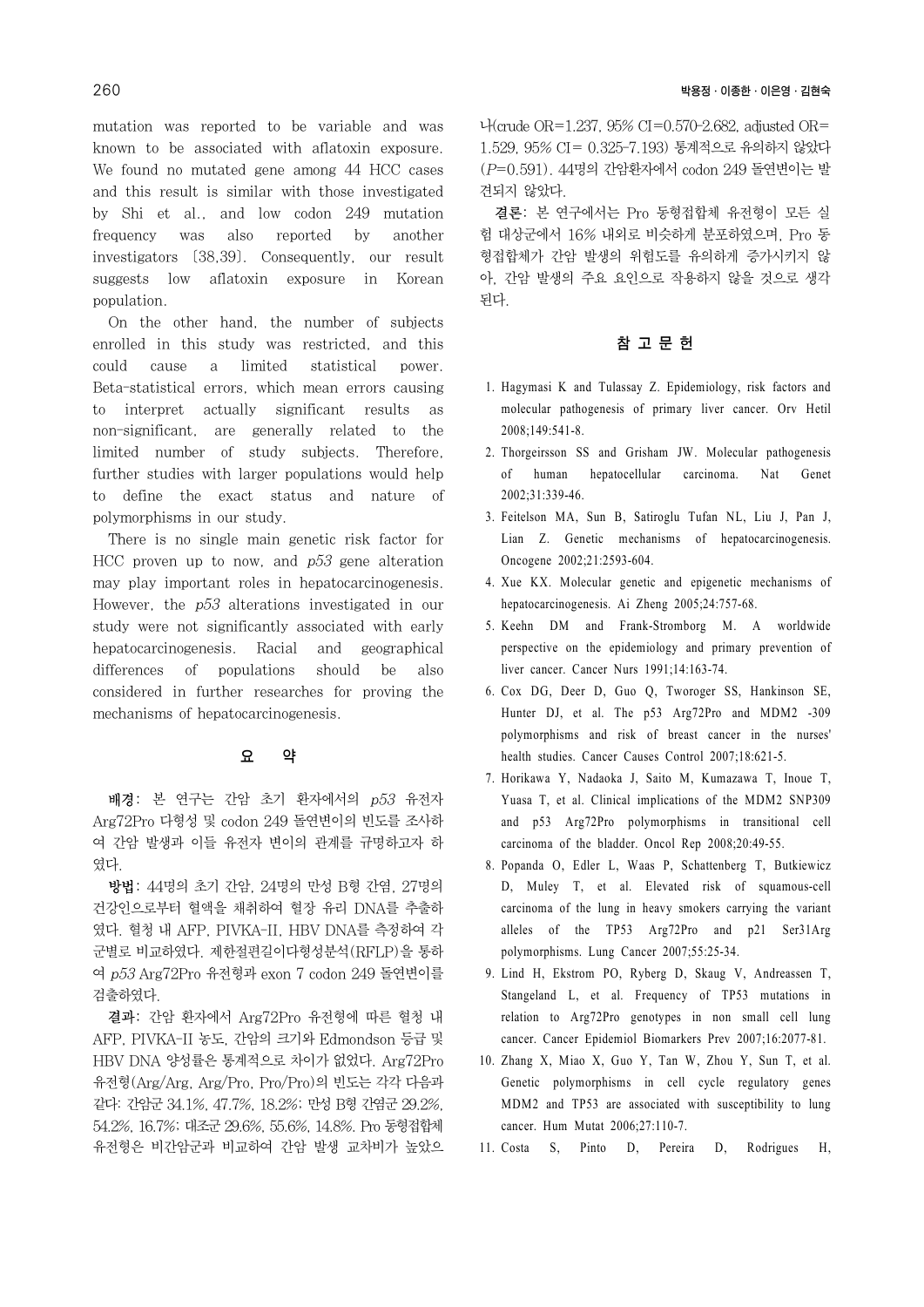Cameselle-Teijeiro J, Medeiros R, et al. Importance of TP53 codon 72 and intron 3 duplication 16bp polymorphisms in prediction of susceptibility on breast cancer. BMC Cancer 2008;8:32.

- 12. Yang M, Guo Y, Zhang X, Miao X, Tan W, Sun T, et al. Interaction of P53 Arg72Pro and MDM2 T309G polymorphisms and their associations with risk of gastric cardia cancer. Carcinogenesis 2007;28:1996-2001.
- 13. Kyndi M, Alsner J, Hansen LL, Sorensen FB, Overgaard J. LOH rather than genotypes of TP53 codon 72 is associated with disease-free survival in primary breast cancer. Acta Oncol 2006;45:602-9.
- 14. Hamajima N, Matsuo K, Suzuki T, Nakamura T, Matsuura A, Hatooka S, et al. No associations of p73 G4C14-to-A4T14 at exon 2 and p53 Arg72Pro polymorphisms with the risk of digestive tract cancers in Japanese. Cancer Lett 2002;181:81-5.
- 15. Koushik A, Tranah GJ, Ma J, Stampfer MJ, Sesso HD, Fuchs CS, et al. p53 Arg72Pro polymorphism and risk of colorectal adenoma and cancer. Int J Cancer 2006;119:1863-8.
- 16. Dakouras A, Nikiteas N, Papadakis E, Perakis M, Valis D, Rallis G, et al. P53Arg72 homozygosity and its increased incidence in left-sided sporadic colorectal adenocarcinomas, in a Greek-Caucasian population. Anticancer Res 2008;28:1039-43.
- 17. Toruner GA, Ucar A, Tez M, Cetinkaya M, Ozen H, Ozcelik T. P53 codon 72 polymorphism in bladder cancer: no evidence of association with increased risk or invasiveness. Urol Res 2001;29:393-5.
- 18. Kimbi GC, Kew MC, Yu MC, Arakawa K, Hodkinson J. 249ser p53 mutation in the serum of black southern African patients with hepatocellular carcinoma. J Gastroenterol Hepatol 2005;20:1185-90.
- 19. Zhu ZZ, Cong WM, Zhu GS, Liu SF, Xian ZH, Wu WQ, et al. Association of p53 codon 72 polymorphism with genetic susceptibility to hepatocellular carcinoma in Chinese population. Zhonghua Yi Xue Yi Chuan Xue Za Zhi 2005;22:632-5.
- 20. Huang XH, Sun LH, Lu DD, Sun Y, Ma LJ, Zhang XR, et al. Codon 249 mutation in exon 7 of p53 gene in plasma DNA: maybe a new early diagnostic marker of hepatocellular carcinoma in Qidong risk area, China. World J Gastroenterol 2003;9:692-5.
- 21. Zhu ZZ, Cong WM, Liu SF, Dong H, Zhu GS, Wu MC. Homozygosity for Pro of p53 Arg72Pro as a potential risk factor for hepatocellular carcinoma in Chinese population. World J Gastroenterol 2005;11:289-92.
- 22. Teramoto T, Satonaka K, Kitazawa S, Fujimori T, Hayashi K, Maeda S. p53 gene abnormalities are closely related to hepatoviral infections and occur at a late stage of hepatocarcinogenesis. Cancer Res 1994;54:231-5.
- 23. Zhu ZZ, Cong WM, Liu SF, Dong H, Zhu GS, Wu MC. p53 gene codon 72 polymorphism and genetic susceptibility to hepatocellular carcinoma in Chinese population. Zhonghua Yi Xue Za Zhi 2005;85:76-9.
- 24. Yu MW, Yang SY, Chiu YH, Chiang YC, Liaw YF, Chen CJ. A p53 genetic polymorphism as a modulator of hepatocellular carcinoma risk in relation to chronic liver disease, familial tendency, and cigarette smoking in hepatitis B carriers. Hepatology 1999;29:697-702.
- 25. Zhu ZZ, Cong WM, Liu SF, Xian ZH, Wu WQ, Wu MC, et al. A p53 polymorphism modifies the risk of hepatocellular carcinoma among non-carriers but not carriers of chronic hepatitis B virus infection. Cancer Lett 2005;229:77-83.
- 26. Dong-Dong L and Xi-Ran Z. Plasma 249Ser p53 mutation in patients with hepatocellular carcinoma residing in a high risk area. J Cell Mol Med 2003;7:89-92.
- 27. Kirk GD, Camus-Randon AM, Mendy M, Goedert JJ, Merle P, Trepo C, et al. Ser-249 p53 mutations in plasma DNA of patients with hepatocellular carcinoma from The Gambia. J Natl Cancer Inst 2000;92:148-53.
- 28. Vautier G, Bomford AB, Portmann BC, Metivier E, Williams R, Ryder SD. p53 mutations in british patients with hepatocellular carcinoma: clustering in genetic hemochromatosis. Gastroenterology 1999;117:154-60.
- 29. El-Kafrawy SA, Abdel-Hamid M, El-Daly M, Nada O, Ismail A, Ezzat S, et al. P53 mutations in hepatocellular carcinoma patients in Egypt. Int J Hyg Environ Health 2005;208:263-70.
- 30. Kew MC. Synergistic interaction between aflatoxin B1 and hepatitis B virus in hepatocarcinogenesis. Liver Int 2003;23:405-9.
- 31. Soini Y, Chia SC, Bennett WP, Groopman JD, Wang JS, DeBenedetti VM, et al. An aflatoxin-associated mutational hotspot at codon 249 in the p53 tumor suppressor gene occurs in hepatocellular carcinomas from Mexico. Carcinogenesis 1996;17:1007-12.
- 32. El-Shanawani FM, Abdel-Hadi AA, Abu Zikri NB, Ismail A, El-Ansary M, El-Raai A. Clinical significance of aflatoxin, mutant P53 gene and sIL-2 receptor in liver cirrhosis and hepatocellular carcinoma. J Egypt Soc Parasitol 2006;36:221-39.
- 33. Aguilar F, Hussain SP, Cerutti P. Aflatoxin B1 induces the transversion of G-->T in codon 249 of the p53 tumor suppressor gene in human hepatocytes. Proc Natl Acad Sci